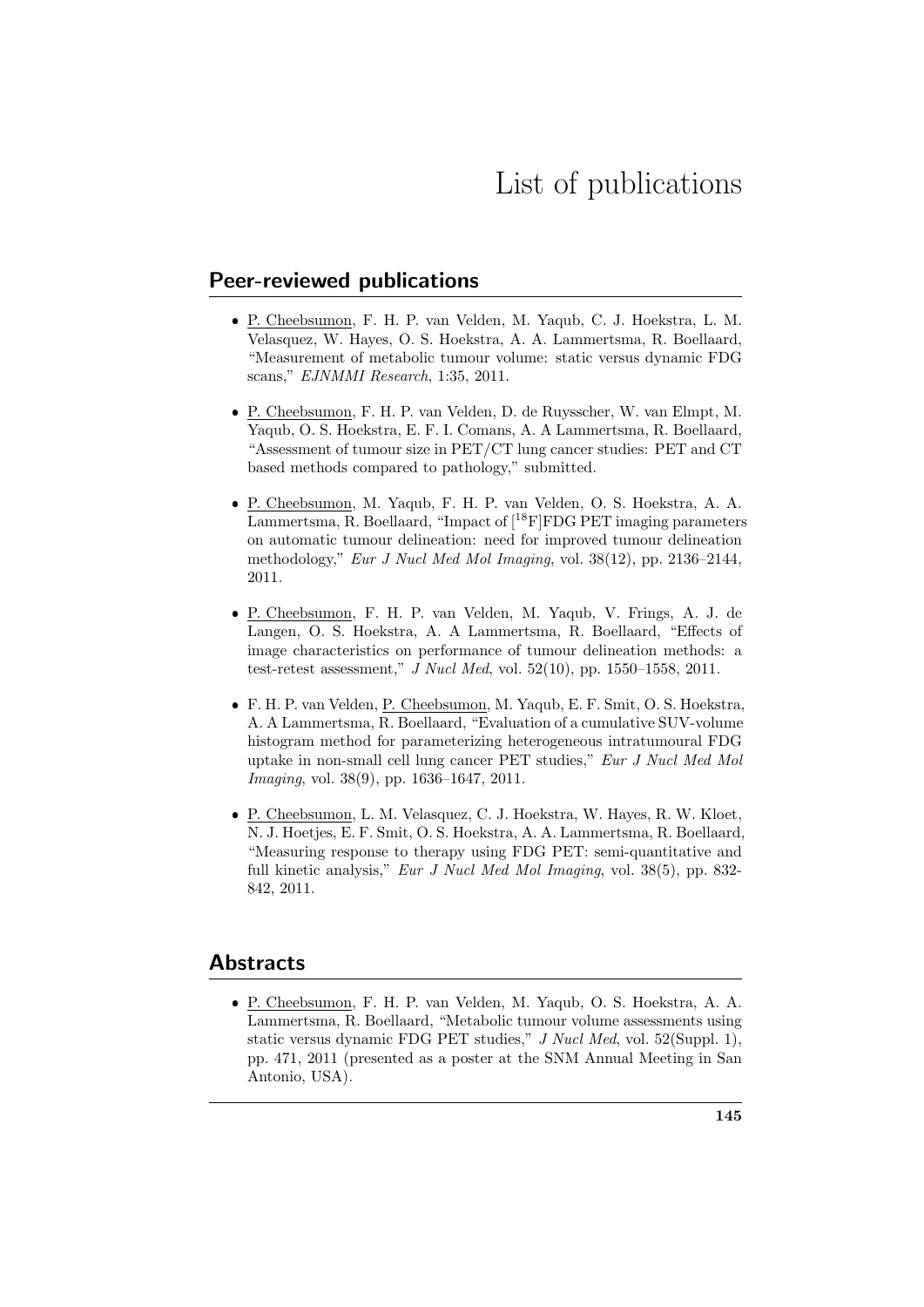- F. H. P. van Velden, M. Yaqub, P. Cheebsumon, O. S. Hoekstra, A. A. Lammertsma, R. Boellaard, "Test-retest variability of metabolic tumor volume and SUV: experimental assessment including repositioning effects," J Nucl Med, vol. 52(Suppl. 1), pp. 15, 2011 (presented as an oral at the SNM Annual Meeting in San Antonio, USA).
- P. Cheebsumon, M. Yaqub, F. H. P. van Velden, O. S. Hoekstra, A. A. Lammertsma, R. Boellaard, "Impact of  $[$ <sup>18</sup>F|FDG image characteristics on automatic metabolic volume assessment," Eur J Nucl Med Mol Imaging, vol. 37(Suppl. 2), pp. 261, 2010 (presented as an oral at the EANM Annual Meeting in Vienna, Austria).
- P. Cheebsumon, F. H. P. van Velden, M. Yaqub, V. Frings, A. J. de Langen, O. S. Hoekstra, A. A. Lammertsma, R. Boellaard, "Test-retest variability of metabolic volume measurements in lung cancer: effects of radiotracer, tumour delineation method and image characteristics," Eur J Nucl Med Mol Imaging, vol. 37(Suppl. 2), pp. 258, 2010 (presented as an oral at the EANM Annual Meeting in Vienna, Austria).
- P. Cheebsumon, F. H. P. van Velden, D. de Ruysscher, W. van Elmpt, M. Yaqub, O. S. Hoekstra, A. A. Lammertsma, R. Boellaard, "Assessment of tumour volume in lung cancer: PET versus CT based methods," Eur J Nucl Med Mol Imaging, vol. 37(Suppl. 2), pp. 257, 2010 (presented as an oral at the EANM Annual Meeting in Vienna, Austria).
- R. Boellaard, P. Cheebsumon, F. H. P. van Velden, M. Yaqub, A. A. Lammertsma, O. S. Hoekstra, "A novel cumulative SUV-volume histogram method for parameterizing heterogeneous tumour tracer uptake in oncology FDG PET studies," Eur J Nucl Med Mol Imaging, vol. 37(Suppl. 2), pp. 261, 2010 (presented as an oral at the EANM Annual Meeting in Vienna, Austria).
- F. H. P. van Velden, P. Cheebsumon, M. Yaqub, O. S. Hoekstra, A. A. Lammertsma, R. Boellaard, "Evaluation of a cumulative SUV-volume histogram method for parameterizing heterogeneous tumour FDG uptake in PET studies," Eur J Nucl Med Mol Imaging, vol. 37(Suppl. 2), pp. 262, 2010 (presented as an oral at the EANM Annual Meeting in Vienna, Austria).
- P. Cheebsumon, L. M. Velasquez, O. S. Hoekstra, W. Hayes, A. A. Lammertsma, R. Boellaard, "SUV analysis underestimates antitumor activity of a new drug," J Nucl Med, vol. 50(Suppl. 2), pp. 332, 2009 (presented as a poster at the SNM Annual Meeting in Toronto, Canada).